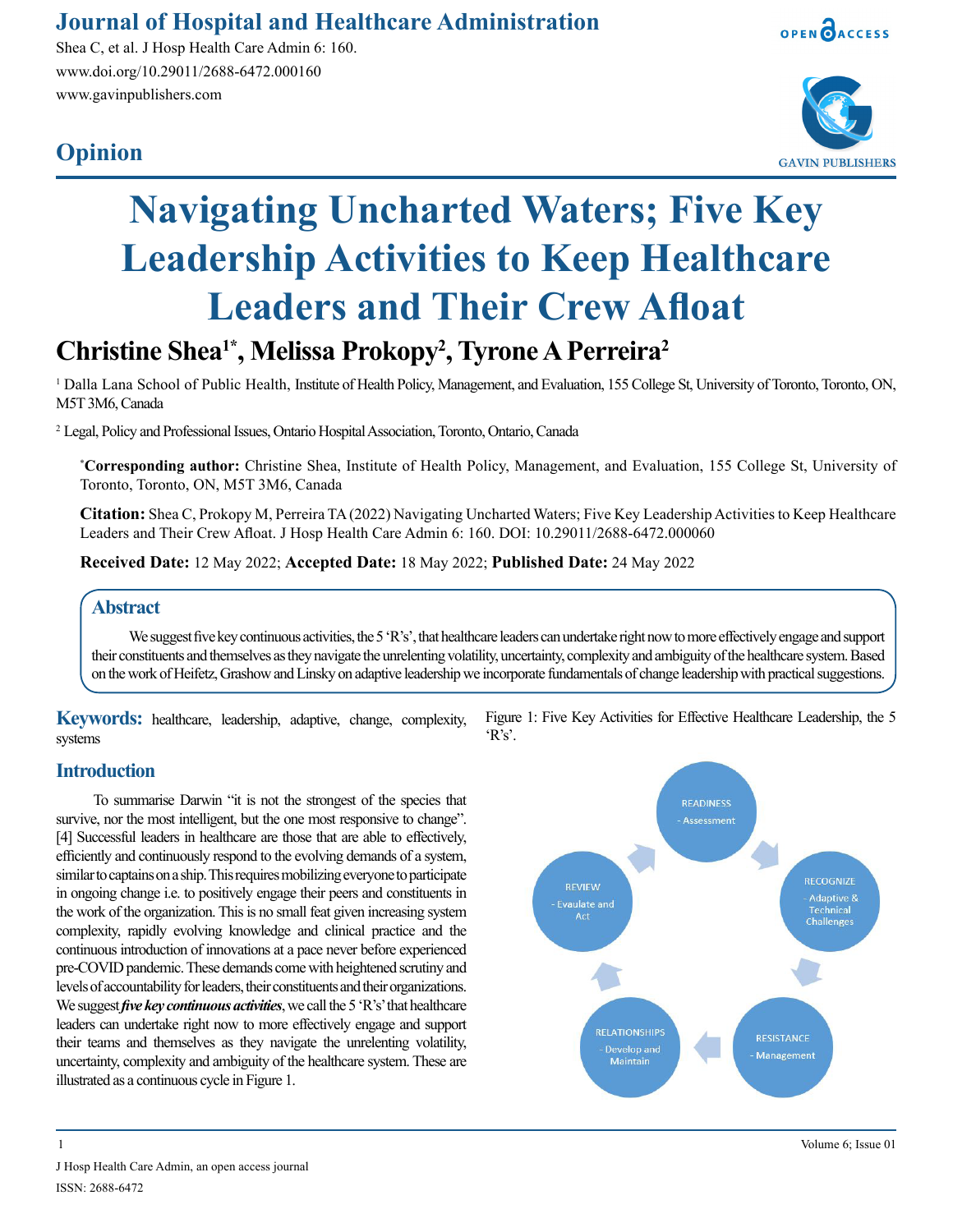**Citation:** Shea C, Prokopy M, Perreira TA (2022) Navigating Uncharted Waters; Five Key Leadership Activities to Keep Healthcare Leaders and Their Crew Afloat. J Hosp Health Care Admin 6: 160. DOI: 10.29011/2688-6472.000060

We are well past a time when a leader could raise their baton and expect the marching band to move in unison behind them, yet often leadership continues to be conducted in this way – top down. We believe a new paradigm is required, one that conceives of leadership as an ongoing activity exercised continuously by everyone irrespective of their organizational position. In practical terms this needs existing leaders to develop a new and enhanced ability to see, effectively analyze, and strategically intervene to mobilize constructive and continuous change across and within organizations. [1] As Heifetz and Linsky note an adaptive leader will "use the turbulence of the present to build on and bring closure to the past. In the process, [adaptive leaders] change key rules of the game, reshape parts of the organization, and redefine the work people do." [2]

Developing your ability to accurately determine *key stakeholders' readiness and capacity to engage* i.e. participate in ongoing change, is vital to encourage a thriving healthcare organization. This is an activity a leader can hone - their ability to honestly and accurately assess key stakeholders' openness and capacity to learn and adapt. You can begin by assessing where key stakeholders are in relation to a "productive range of (disequilibrium) tension" or being in "the zone". In this sense, being in the zone refers to individuals being first able to acknowledge the need for change and secondly able to manage the possibility of loss due to change. Consider that if an individual feels quite comfortable with the status quo they may be less motivated to change, or below the "threshold for [new] learning". Conversely if an individual has constantly been inundated with demands they may feel overwhelmed with no time or energy to engage beyond their daily responsibilities, truly at their "limit of tolerance". [3]

This is a balancing act and leaders need to constantly monitor and adjust their actions and interventions in response to others' readiness. It is not a matter as some change models may suggest, of a linear process whereby one creates a sense of urgency, communicates and then celebrates wins. Consider using yourself as a barometer to gauge where others might be in terms of being in "the zone". Continuously monitoring how you and others are reacting to circumstances every day allows you to accurately respond and support them to keep everyone in or returning to the productive range of tension, both engaged and motivated.

The second activity involves developing an ability to *recognise and respond to the difference between technical and adaptive challenges.*  Technical challenges are those problems for which we already have or know of existing solutions. These solutions may be complex, but they do solve the problem and they do so with knowledge that we have in hand. An example of a technical challenge is working through a budget based on a fixed total amount which ultimately has to add up to a fixed amount perhaps 100% or 0%. Adaptive challenges on the other hand require new learning, innovation and development of novel patterns of behaviour. Consider what is needed to have healthcare funding follow the patient rather than the provider.

In a time of scarce resources, to come up with an optimal solution that helps us achieve the results we want often means that we have to motivate changes in constituents' hearts (values, emotions, assumptions)

and minds. Adaptive challenges cannot be resolved by expert knowledge and routine management approaches alone. The technical pieces may be necessary but they are insufficient for successful continuous adaptation. The conversations and the insights technical pieces stimulate will help with the adaptive work needed to engage individuals who may want to remain in their comfort zone.

There are signs and signals to look for to help you assess if you have an adaptive challenge that needs to be addressed as you try to engage all stakeholders. These include:

- • identifying when more than people's preferences and routine behaviours need to change, instead working to understand how to appeal to people's hearts and minds as noted above;
- when through a process of elimination, a technical approach has been unsuccessful;
- when conflict persists as conflicts are the symptoms of a problem that has not been addressed;
- When a situation devolves into a crisis.

Bear in mind that a common cause of leadership failure is treating an adaptive challenge with a technical fix. If any of the above signs or signals resonate with you it may be that you are missing or perhaps avoiding the adaptive challenge that complements the technical fix.

One of the more challenging activities is recognizing and then honestly acknowledging *resistance* or work avoidance. It is helpful to remember that what people will not tell you their behaviours will reveal. People failing or unwilling to engage in the work of change is a signal that they are outside the productive range of tension. Consider that when someone resists engaging with you i.e. with what you hope they might do, they are not just trying to ruin your day. Instead what you are asking them to engage with and how quickly you want them to become involved may be too much for them to tolerate. Avoid reacting in the heat of the moment and instead take a breath, stand back and observe, analyse and then refine your approach based on the information gathered from your observation(s). It is notable that resistance is an excellent indicator that you have in fact connected with someone, gaining their attention. Most importantly, it means you need to try a new approach.

Consider that no matter how it is coming across, passive or active resistance is only a signal, one that indicates that you are losing influence and are likely exceeding the amount of uncertainty and/or possible loss the person can tolerate. There are myriad ways resistance will manifest. Here is a short list to help you identify some of the more common behaviours grouped by theme;

- Denial of the need to engage may include labelling something as 'flavour of the month';
- o Displacing responsibility may have people attacking authority perhaps saying "they have no idea what it's like on the front line", "it's above my pay grade", "killing" the messenger or even scapegoating others